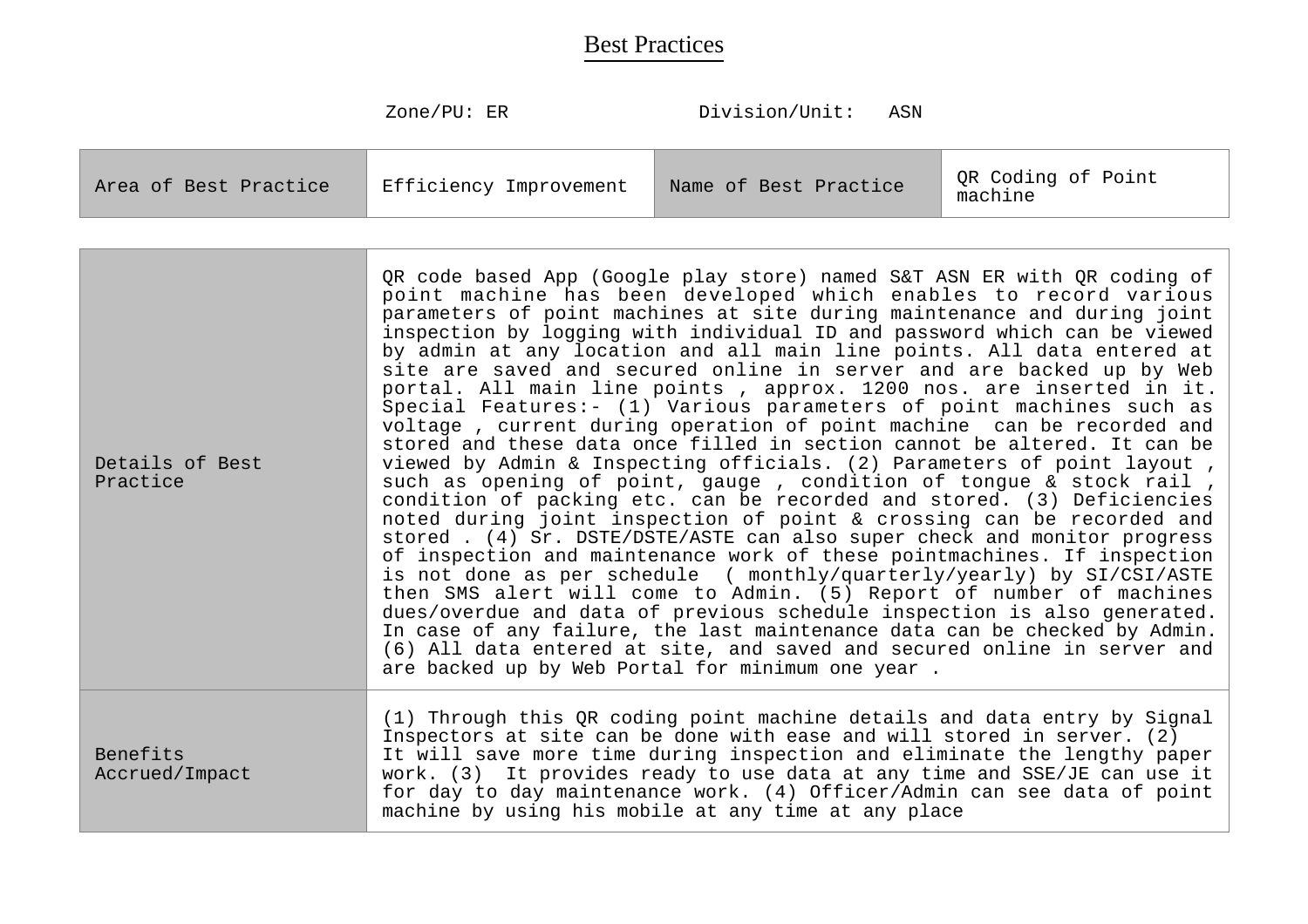| Name: A.K.Paldeeya<br>Contact Person for<br>Designation: Sr.DSTE/Asansol/ER<br>further details<br>Contact No.: 9002023800 |  |
|---------------------------------------------------------------------------------------------------------------------------|--|
|---------------------------------------------------------------------------------------------------------------------------|--|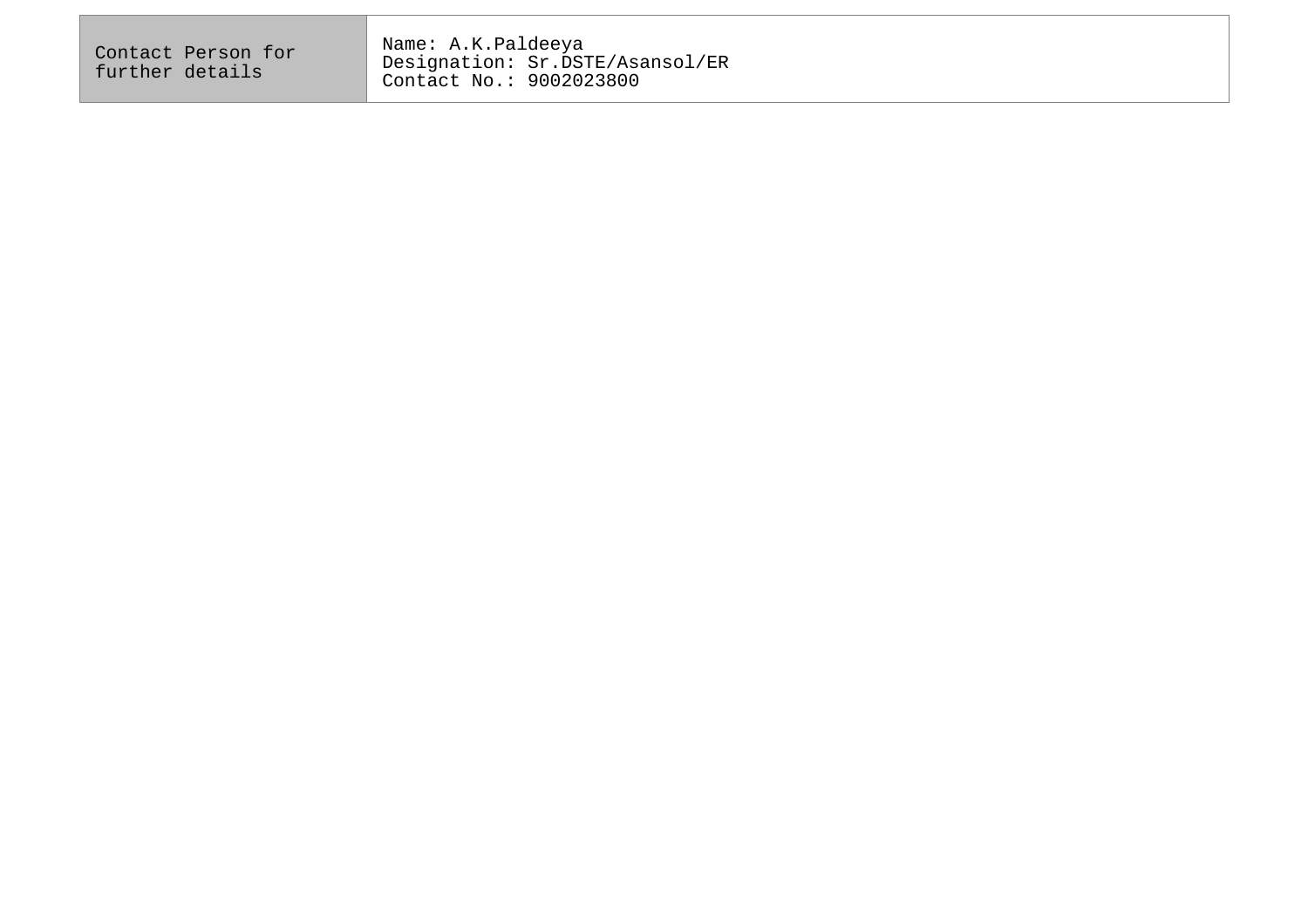$\overline{\phantom{a}}$ 

| Area of Best Practice<br>Safety Enhancement | Name of Best Practice | Automatic Rolling-in<br>Examination system |
|---------------------------------------------|-----------------------|--------------------------------------------|
|---------------------------------------------|-----------------------|--------------------------------------------|

| Details of Best<br>Practice           | New Automatic Rolling-in Examination system installed at Platform and<br>Yards. This system monitors and records Hot Axle, Hot wheel and Hot disc<br>during rolling-in examination without fail. |
|---------------------------------------|--------------------------------------------------------------------------------------------------------------------------------------------------------------------------------------------------|
| Benefits<br>Accrued/Impact            | This has resulted in enhanced accuracy for detection of Hot Axle, Hot<br>wheel and Hot disc. Centralised monitoring system performs the task at<br>ease using state of the art technology.       |
| Contact Person for<br>further details | Name: Sunny Biswajit<br>Designation: Sr.DME/Asansol/ER<br>Contact No.: 9002023400                                                                                                                |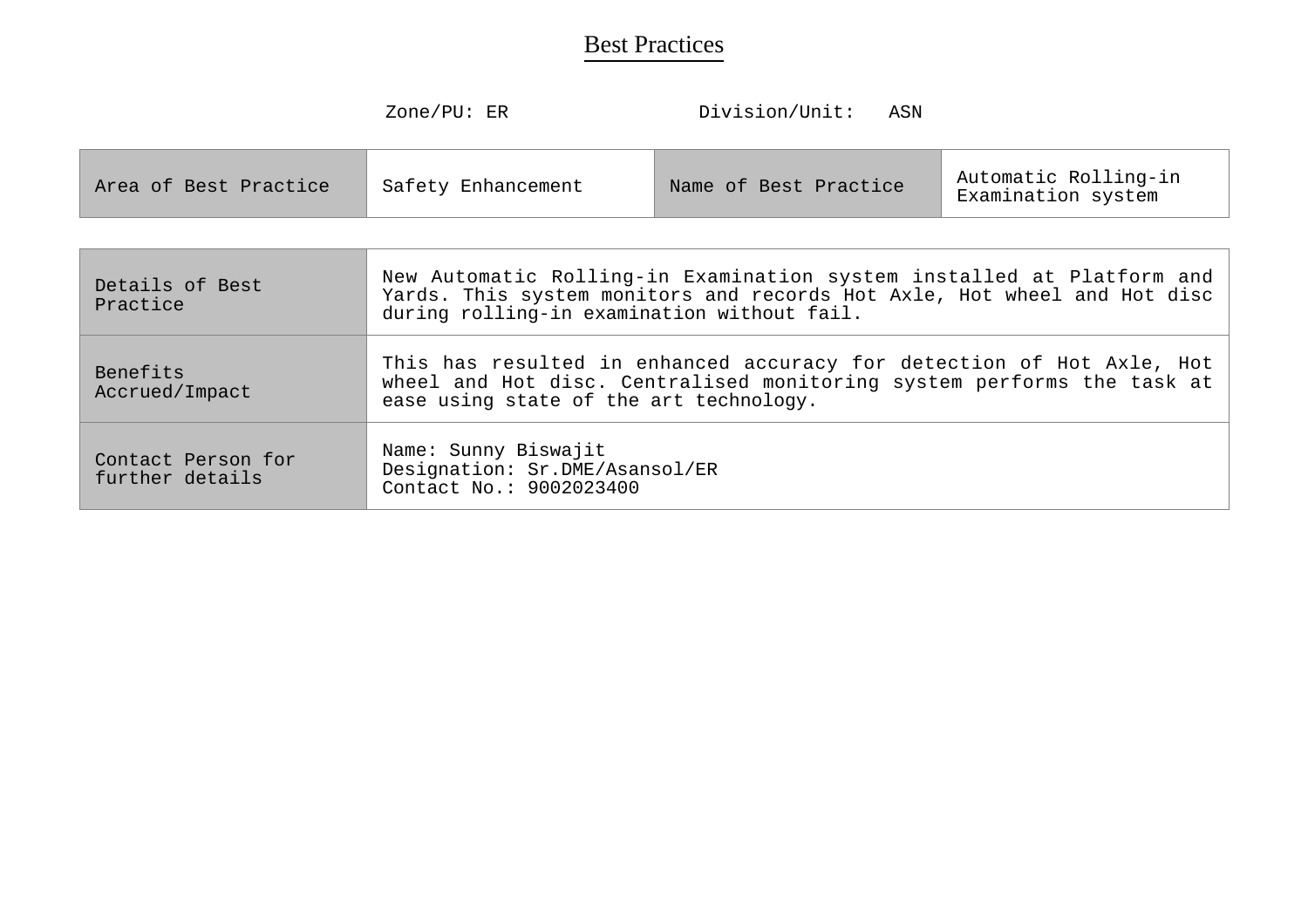ON/OFF system

|                       | Zone/PU: ER         | Division/Unit:        | ASN |                                      |
|-----------------------|---------------------|-----------------------|-----|--------------------------------------|
| Area of Best Practice | Expenditure Control | Name of Best Practice |     | Rolling-in light<br>automatic Switch |

| Details of Best<br>Practice           | "Wheel movement sensors have been fitted on tracks. After detection of<br>movement, this system switch ON the Rolling-in lights on the track.<br>After one minute of passing of last wheel of the rake, lights are<br>automatically switched OFF." |
|---------------------------------------|----------------------------------------------------------------------------------------------------------------------------------------------------------------------------------------------------------------------------------------------------|
| Benefits<br>Accrued/Impact            | This has stopped wastage of electric power and reduced electricity<br>consumption utilised for Rolling-in examination lighting.                                                                                                                    |
| Contact Person for<br>further details | Name: Sunny Biswajit<br>Designation: Sr.DME/Asansol/ER<br>Contact No.: 9002023400                                                                                                                                                                  |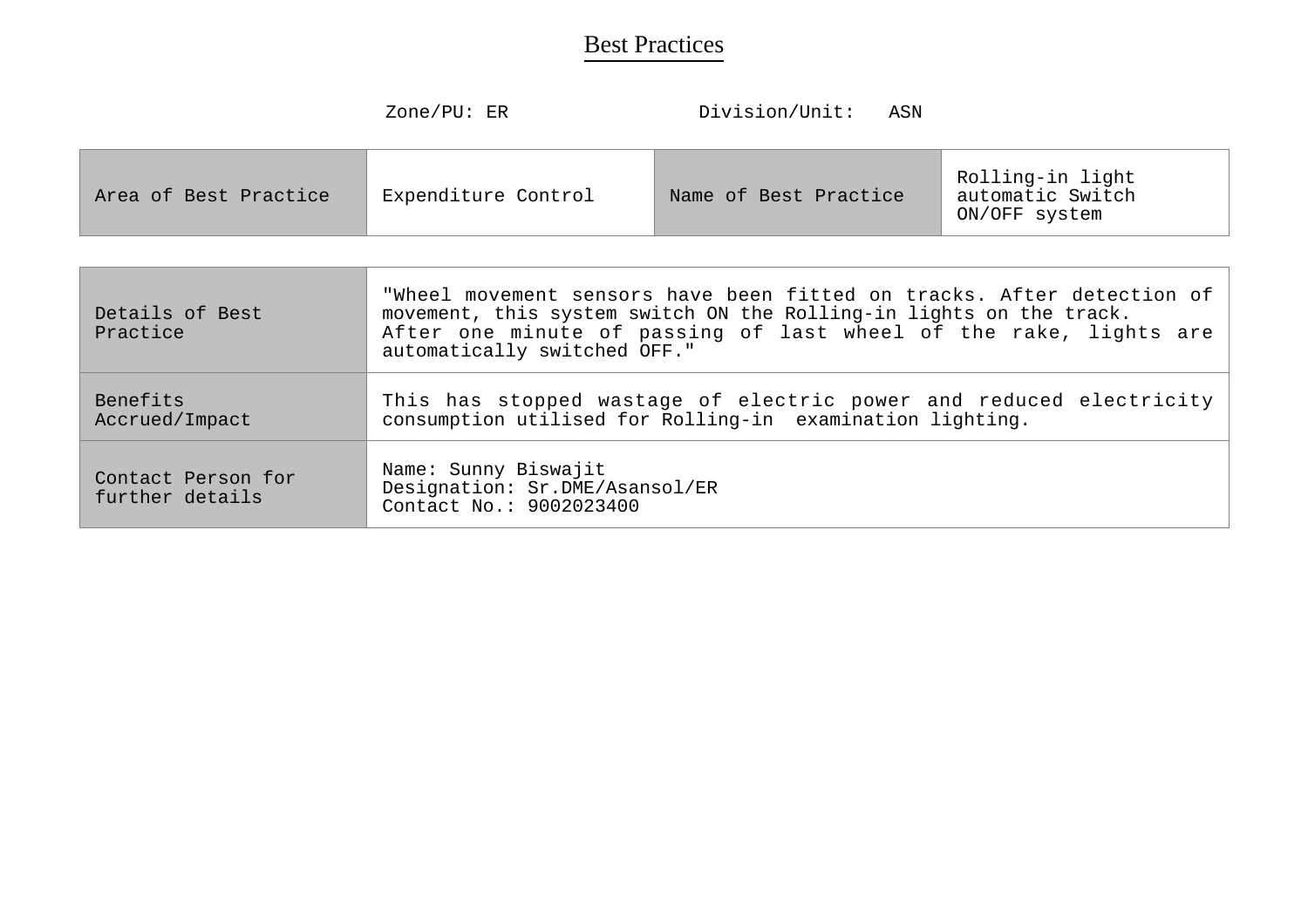| Zone/PU: $ER$ |  |
|---------------|--|
|---------------|--|

Division/Unit: ASN

| Area of Best Practice | Efficiency Improvement | Name of Best Practice | QR Coding for<br>monitoring of<br>maintenance of M&P<br>items |
|-----------------------|------------------------|-----------------------|---------------------------------------------------------------|
|-----------------------|------------------------|-----------------------|---------------------------------------------------------------|

| Details of Best<br>Practice           | "All M&P items have been given dedicated QR code. All details of the M&P<br>item can be fetched just by scanning it's QR code.<br>Monitoring and updation of the machine status is being done through<br>dedicated website and Mobile App." |
|---------------------------------------|---------------------------------------------------------------------------------------------------------------------------------------------------------------------------------------------------------------------------------------------|
| <b>Benefits</b><br>Accrued/Impact     | Working status, breakdown and maintenance schedule due of M&P items is<br>being monitored easily.                                                                                                                                           |
| Contact Person for<br>further details | Name: Sunny Biswajit<br>Designation: Sr.DME/Asansol/ER<br>Contact No.: 9002023400                                                                                                                                                           |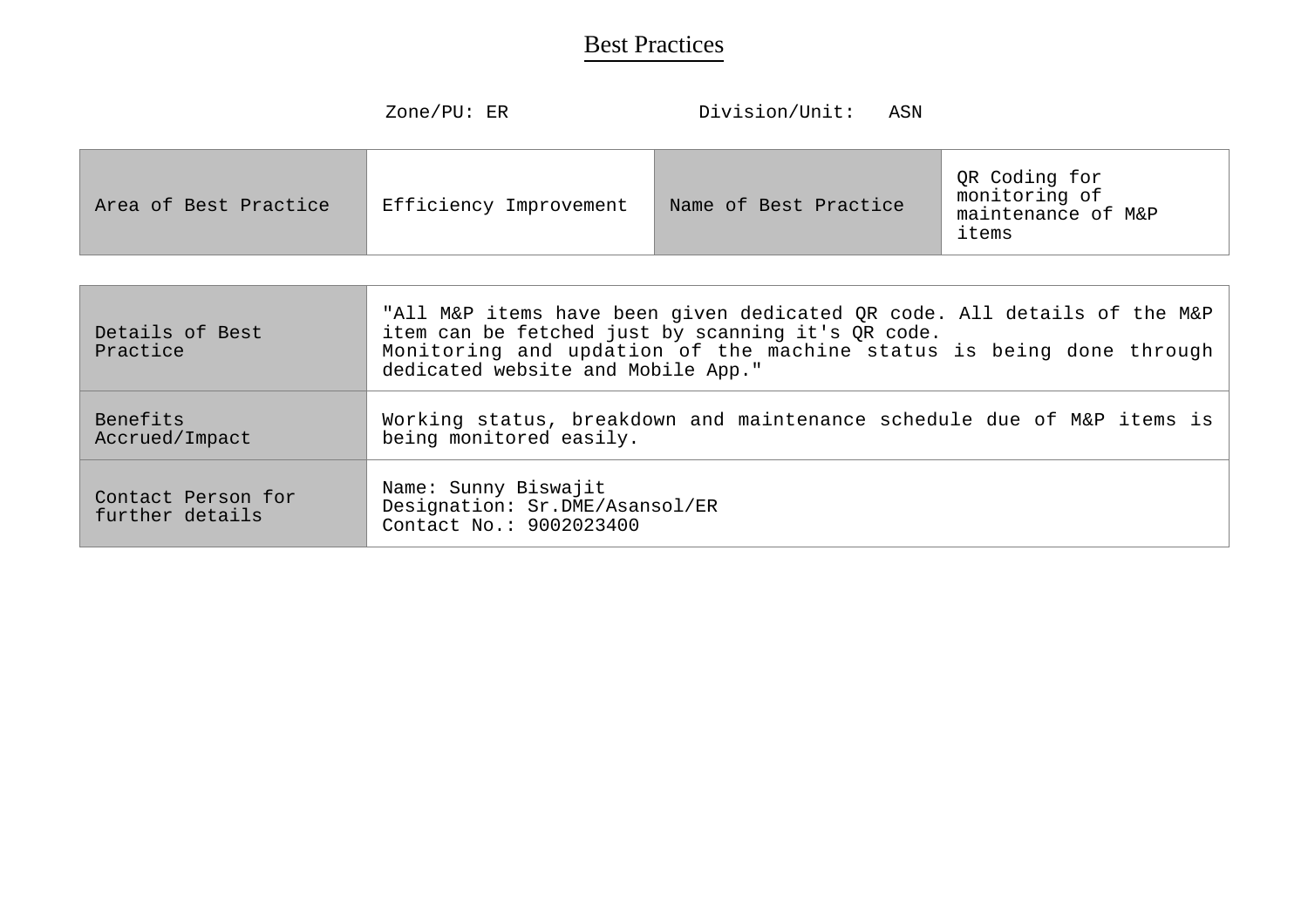| bench RTR | Area of Best Practice | Safety Enhancement | Name of Best Practice | "SCADA based DV Test |
|-----------|-----------------------|--------------------|-----------------------|----------------------|
|-----------|-----------------------|--------------------|-----------------------|----------------------|

| Details of Best<br>Practice           | "This system will replace conventional RTR.<br>. This system is completely computerised.<br>. All DV/Rake Test operations are carried out in accordance with RDSO<br>manual and performed without any human interference.<br>. DV/Rake Test certificate for each DV/Rake is automatically issued after<br>testing.<br>. DV Testing time has reduced drastically with this system. |
|---------------------------------------|-----------------------------------------------------------------------------------------------------------------------------------------------------------------------------------------------------------------------------------------------------------------------------------------------------------------------------------------------------------------------------------|
| <b>Benefits</b><br>Accrued/Impact     | . All DV/Rake Test results alongwith operator's details are stored in its<br>Database for future reference.                                                                                                                                                                                                                                                                       |
| Contact Person for<br>further details | Name: Sunny Biswajit<br>Designation: Sr.DME/Asansol/ER<br>Contact No.: 9002023400                                                                                                                                                                                                                                                                                                 |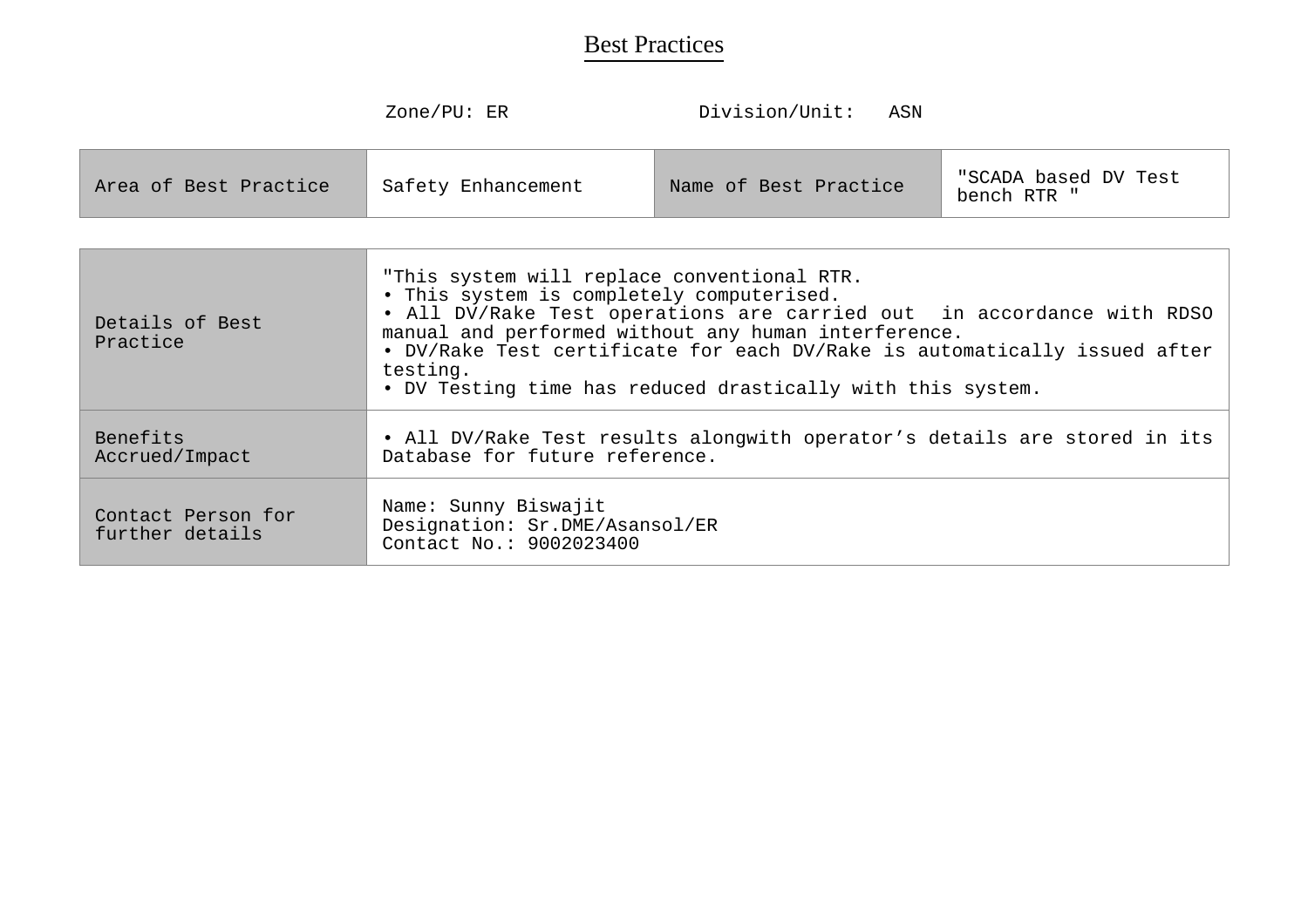|                       | Zone/PU: ER         | Division/Unit:<br>ASN |                                                                               |
|-----------------------|---------------------|-----------------------|-------------------------------------------------------------------------------|
| Area of Best Practice | Expenditure Control | Name of Best Practice | Installation of solar<br>pipe lights as a part<br>of day light<br>harvesting. |

| Details of Best<br>Practice           | Solar pipe lights have been installed on the roof of the shed at various<br>locations in 02 phases. Day light harvesting is the practice of use of<br>windows, various openings, rooftops of workplace and reflective surfaces<br>during the day in order to use natural light in the workplaces and provide<br>effective internal lighting with maximum visual comfort eliminating<br>unwanted element of natural light like heat and harmful radiations with<br>considerable reduction in consumption of energy. It not only save energy<br>also beneficial for human health. Natural dynamic light helps to<br>but<br>maintain hormonal balance and provides the benefits of vitamin D in human<br>body which in a result enhances productivity. The entire system is totally<br>maintenance free with longevity is almost fifteen years. |
|---------------------------------------|----------------------------------------------------------------------------------------------------------------------------------------------------------------------------------------------------------------------------------------------------------------------------------------------------------------------------------------------------------------------------------------------------------------------------------------------------------------------------------------------------------------------------------------------------------------------------------------------------------------------------------------------------------------------------------------------------------------------------------------------------------------------------------------------------------------------------------------------|
| Benefits<br>Accrued/Impact            | "i) Improved illumination from 80 Lux to 320 Lux.<br>ii) Illuumination level meets standard of lighting as per BEE standards.<br>iii) Energy saving<br>iv)Soothing working environment due to presence of natural light &<br>generated freshness & finally improves quality of preventive maintenance.<br>v) No warm feeling.<br>vi)The installation is maintenance free.<br>vii) Long life span of approximately 15 Yrs.<br>viii) High coverage area.<br>ix) Saving of Rs.220752/- Approx. per Year."                                                                                                                                                                                                                                                                                                                                       |
| Contact Person for<br>further details | Name: Sri Avinash Kumar<br>Designation: Sr.DEE/TRS/Asansol/ER<br>Contact No.: 9002023400                                                                                                                                                                                                                                                                                                                                                                                                                                                                                                                                                                                                                                                                                                                                                     |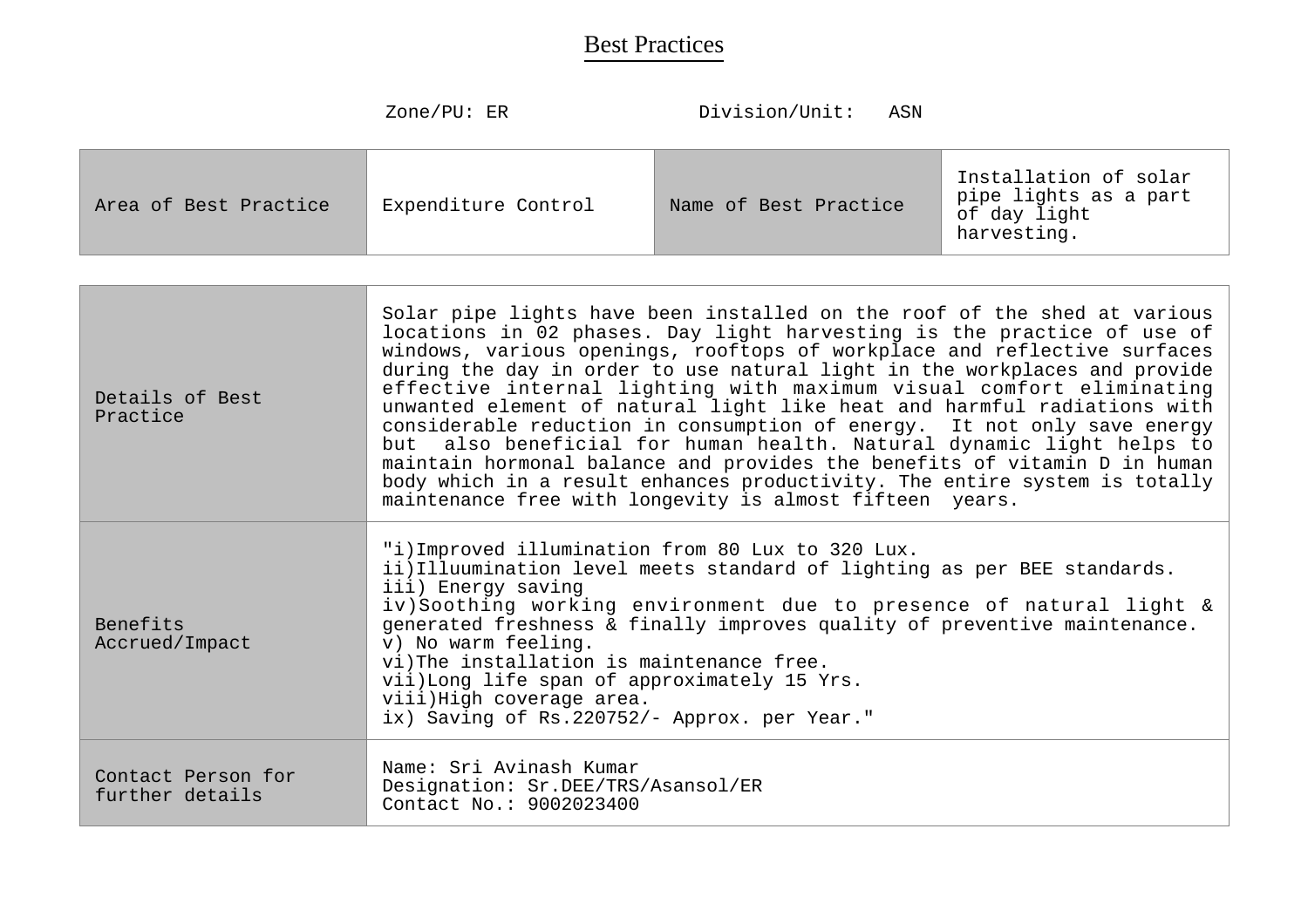|                                       | Zone/PU: ER                                                                                | Division/Unit:        | ASN |             |
|---------------------------------------|--------------------------------------------------------------------------------------------|-----------------------|-----|-------------|
| Area of Best Practice                 | Efficiency Improvement                                                                     | Name of Best Practice |     | Digital ETC |
|                                       |                                                                                            |                       |     |             |
| Details of Best<br>Practice           | Started smart class for the trainees, Computer based test, Safety Test<br>Simulation Bench |                       |     |             |
| Benefits<br>Accrued/Impact            | Time saving and timely publishing of result, improving driving skill.                      |                       |     |             |
| Contact Person for<br>further details | Name: Abhijit Das<br>Designation: DEE/OPN/Asansol/ER<br>Contact No.: 9002023302            |                       |     |             |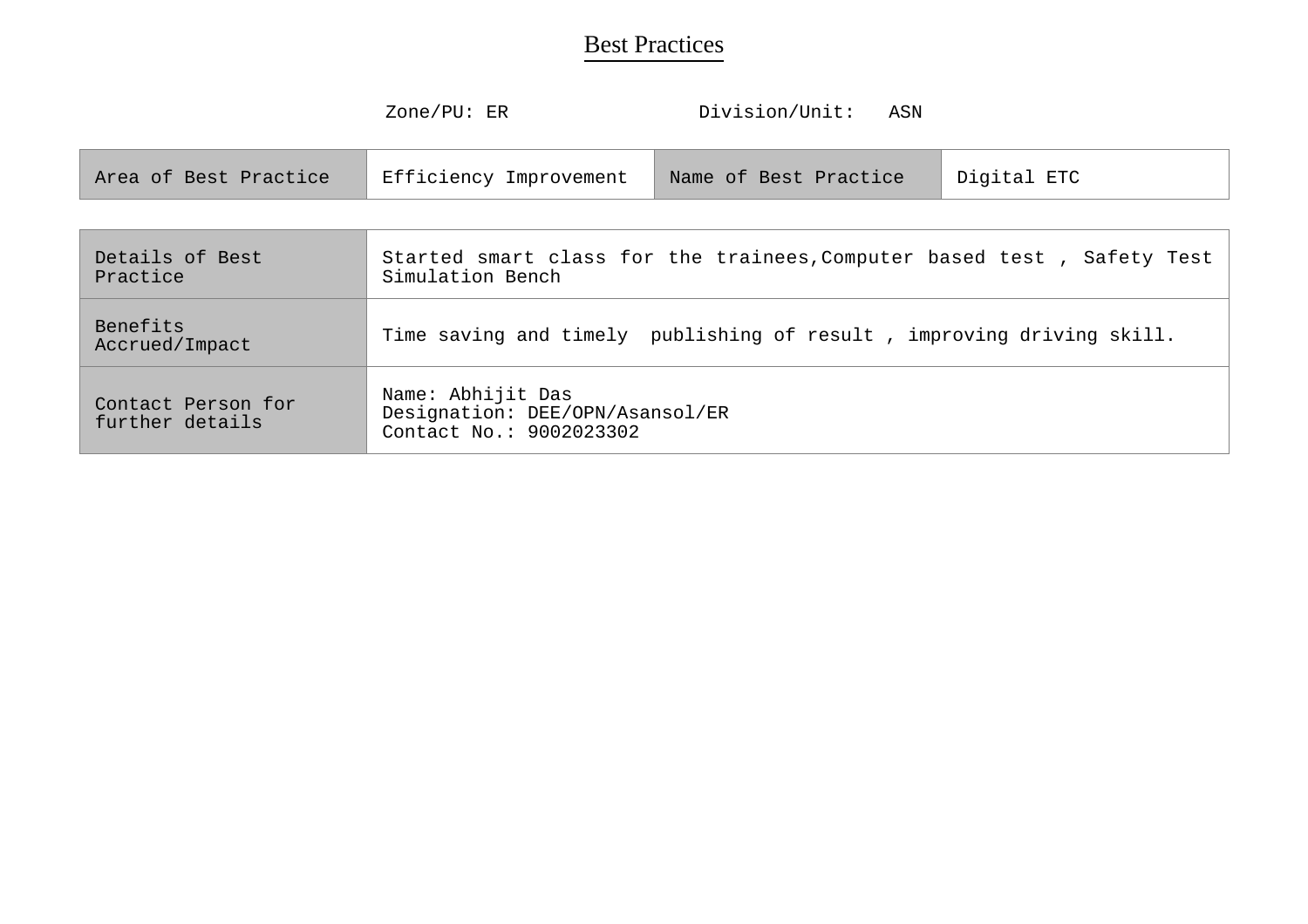| Efficiency Improvement<br>Area of Best Practice | Name of Best Practice | Fully Automatic App<br>Based Valve System |
|-------------------------------------------------|-----------------------|-------------------------------------------|
|-------------------------------------------------|-----------------------|-------------------------------------------|

| Details of Best<br>Practice           | To scrap the requirements of valve man for valve operation and to minimize<br>the water loss through manual valve operation, the concept of automatic<br>valve operation system has been developed. In this system, sensor based<br>valve are installed on each pipe going to specific railway colony and<br>station which will be operated through app and opening/closing time of<br>valve can also be fixed through app . Location:- Jamtara railway station<br>and colony Installation cost:- approx 3.5 lakh, Installation |
|---------------------------------------|---------------------------------------------------------------------------------------------------------------------------------------------------------------------------------------------------------------------------------------------------------------------------------------------------------------------------------------------------------------------------------------------------------------------------------------------------------------------------------------------------------------------------------|
| Benefits<br>Accrued/Impact            | "1) Savings of manpower (valve man): two Valveman for day night duty at<br>Jamatara station and colony.<br>2) Saving of money (in terms of valve Man expenses borne by railway) and<br>time.<br>3) Minimize the water loss which occur through manual valve operation.<br>4) It can be operated through GSM mobile signals and through internet from<br>any time and any where.<br>5) Current valve status can be checked through app at any time.                                                                              |
| Contact Person for<br>further details | Name: Sri Neeraj Kumar Verma<br>Designation: Sr. DEN-II/Asansol/ER<br>Contact No.: 9002023201                                                                                                                                                                                                                                                                                                                                                                                                                                   |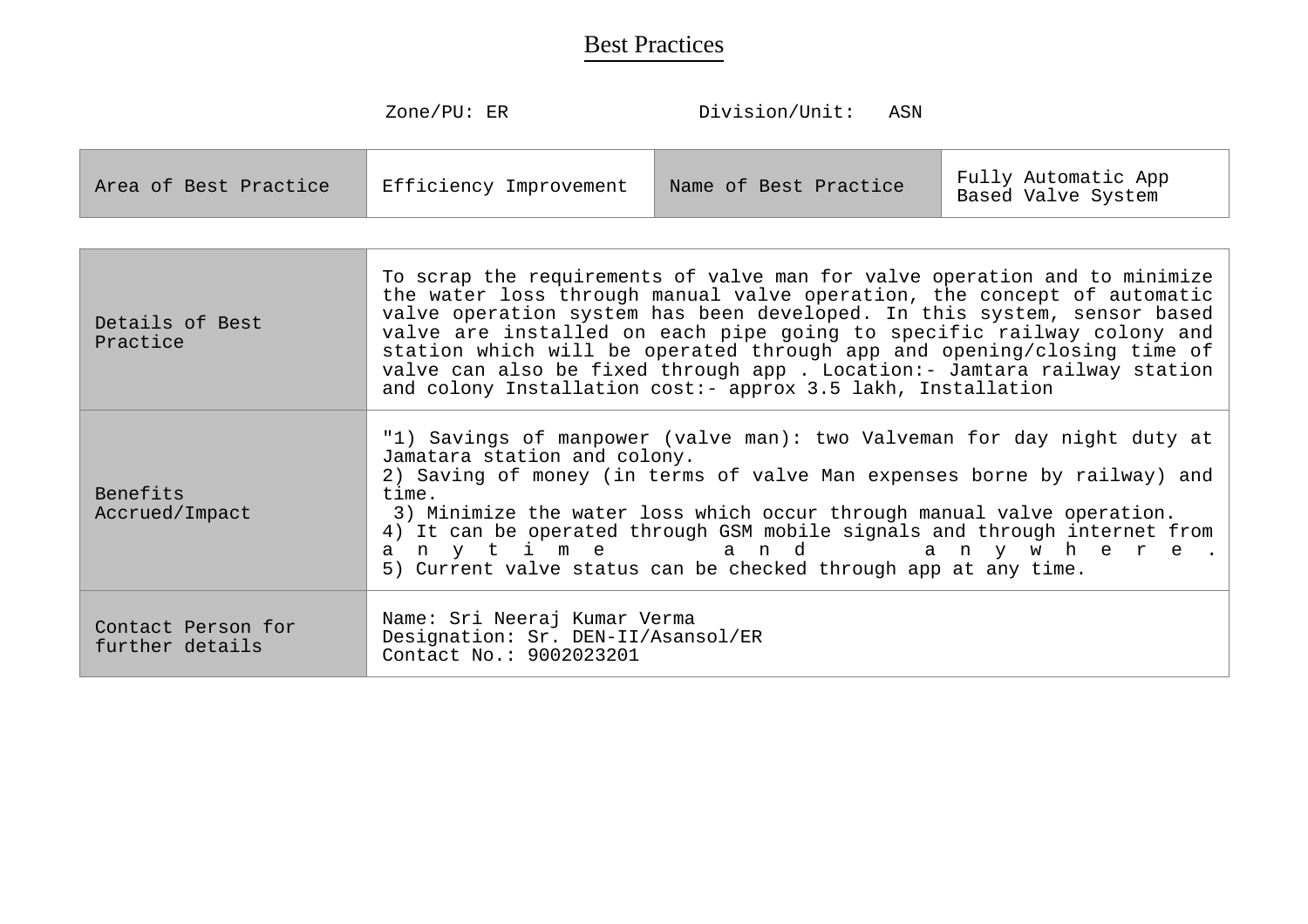| Area of Best Practice | Safety Enhancement | Name of Best Practice | Height Gauge<br>Protection System at<br>Asansol Division |
|-----------------------|--------------------|-----------------------|----------------------------------------------------------|
|-----------------------|--------------------|-----------------------|----------------------------------------------------------|

| Details of Best<br>Practice           | At level crossing, for OHE safety, height gauges are erected to prevent<br>ODC from entering at LC which can damage the OHE as well as harmful for<br>road vehicle also. automated warning system needed in this situation.<br>However it has been noticed that many times due to ODC these height gauges<br>be en<br>da ma<br>h a s<br>q<br>d<br>e<br>Installation Location: At LC20 in main line under AEN/MDP. Approx Cost:<br>$Rs. 98000.00/-$                         |
|---------------------------------------|----------------------------------------------------------------------------------------------------------------------------------------------------------------------------------------------------------------------------------------------------------------------------------------------------------------------------------------------------------------------------------------------------------------------------------------------------------------------------|
| Benefits<br>Accrued/Impact            | Height gauge protection system has been developed to detect such ODC<br>vehicles well in advance and set off a signal to stop. This system<br>generate the alarm and visual signals as an when an oversized vehicle come<br>nearer to the height gauge and alert the vehicle driver as well as gateman<br>that the vehicle is oversized and can not pass the height gauge. So we can<br>protect the dashing of height gauge and damaging of OHE as well as vehicle<br>too. |
| Contact Person for<br>further details | Name: Sri Neeraj Kumar Verma<br>Designation: Sr. DEN-II/Asansol/ER<br>Contact No.: 9002023201                                                                                                                                                                                                                                                                                                                                                                              |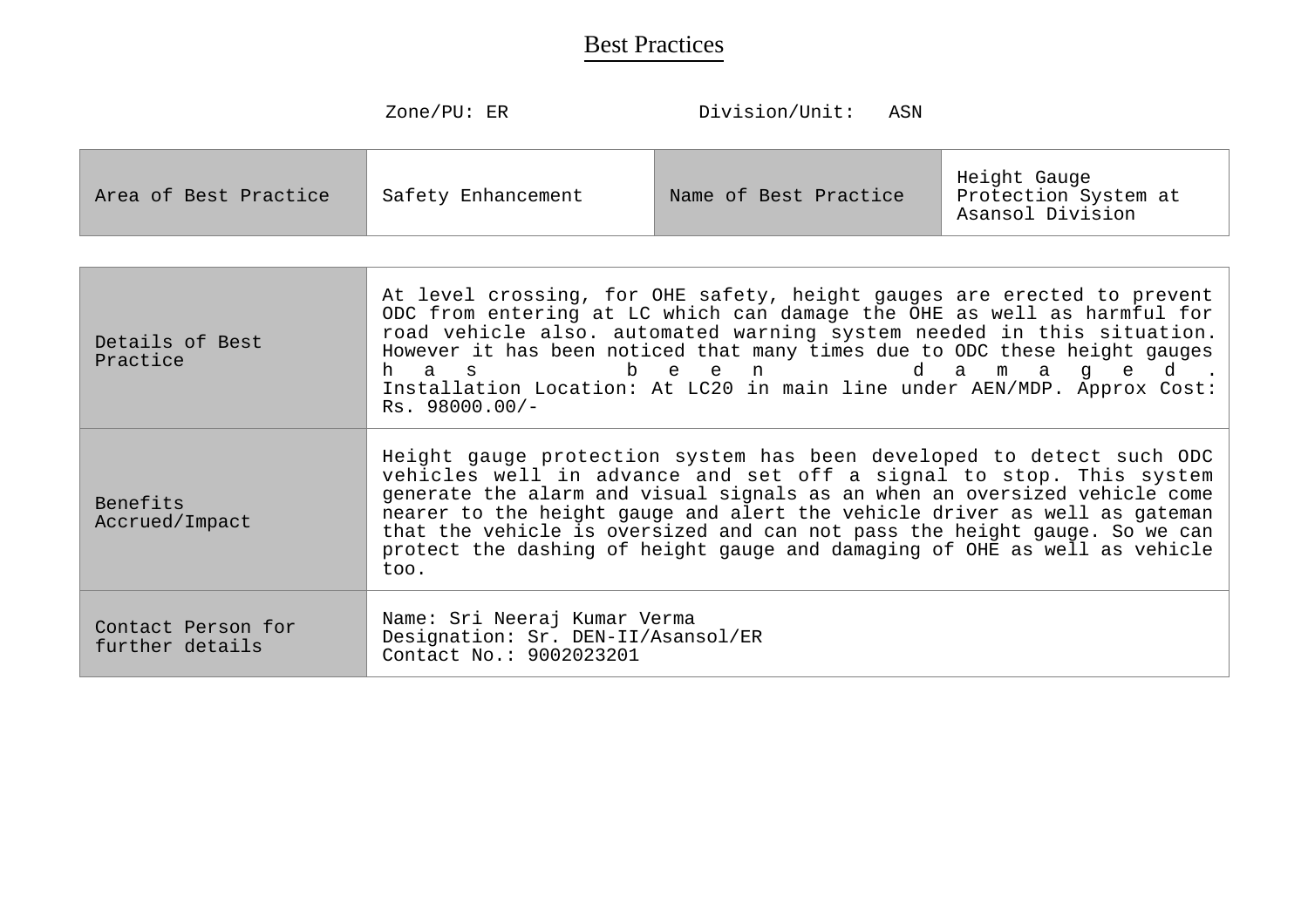|                       | Zone/PU: ER         | Division/Unit:<br>ASN |                                                                                                                                                           |
|-----------------------|---------------------|-----------------------|-----------------------------------------------------------------------------------------------------------------------------------------------------------|
| Area of Best Practice | Expenditure Control | Name of Best Practice | "Step towards<br>environment-friendly<br>sustainable<br>development Use of un<br>serviceable PRC<br>sleepers for<br>construction of<br>platform surface " |

|                 | "It is firmly determined to follow the path of environment-friendly<br>sustainable development. In this direction, several station platforms are<br>being constructed (For making high level platforms or new low level<br>platforms) by using unserviceable PRC sleepers in place of fresh concrete. |
|-----------------|-------------------------------------------------------------------------------------------------------------------------------------------------------------------------------------------------------------------------------------------------------------------------------------------------------|
|                 |                                                                                                                                                                                                                                                                                                       |
|                 | Following stations/halts have been covered where PF surfaces have been                                                                                                                                                                                                                                |
|                 | made or are being done with the help of unserviceable PRC sleepers are as<br>$under:-$                                                                                                                                                                                                                |
|                 |                                                                                                                                                                                                                                                                                                       |
| Details of Best |                                                                                                                                                                                                                                                                                                       |
| Practice        | 1. Sirsa halt- Low level platform                                                                                                                                                                                                                                                                     |
|                 | 2. Dhanpatdih halt - Low level platform                                                                                                                                                                                                                                                               |
|                 | 3 halt on MG line - Low level platform                                                                                                                                                                                                                                                                |
|                 | 4. Rajla halt - Low level to high level platform                                                                                                                                                                                                                                                      |
|                 | 5. Arjun Nagar halt - Low level platform                                                                                                                                                                                                                                                              |
|                 | 6. Madankata (MNC) - Medium to high level PF                                                                                                                                                                                                                                                          |
|                 |                                                                                                                                                                                                                                                                                                       |
|                 | 7. Mathurapur (MUW) - Medium to high level PF                                                                                                                                                                                                                                                         |
|                 | 8. Ghorparan- High level platform                                                                                                                                                                                                                                                                     |
|                 | 9. Narganjo- High level platform                                                                                                                                                                                                                                                                      |
|                 |                                                                                                                                                                                                                                                                                                       |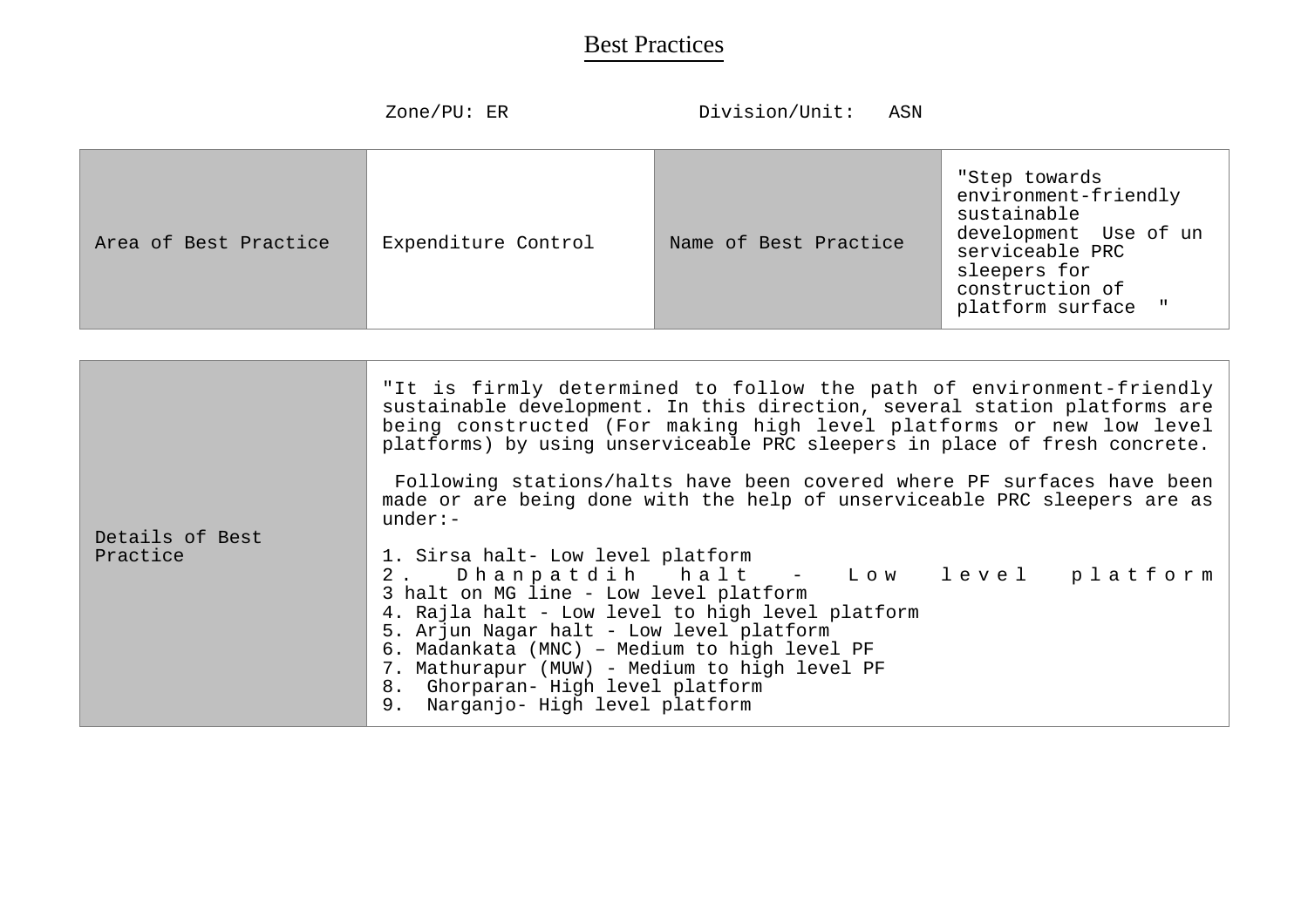| <b>Benefits</b><br>Accrued/Impact     | Cost-effectiveness: Using of scrap PRC sleepers for platform surface is<br>very cost effective and time saving methodology. This process involves<br>approx 10 lakh cost saving (One third cost saving compared to concreting<br>surface) for a platform (cost break-up:- concrete platform cost-approx<br>1000/- per square metre and PRC sleeper platform cost 400/- per square<br>metre hence Rs. 600/- per sqm cost saving hence for one platform of size<br>approx 400* 4sqm involves approx9 to 10 lakh cost saving). Hence, Asansol<br>division already saved more than 30 lacs by constructing PF surfaces by<br>using scrap PRC sleepers and going to be save further, where work of PF<br>surface construction by using scrap PRC sleepers are in progress or<br>planned in this year, approx 1.2 crore.<br>Lesser time consumption: By using Scrap sleepers, construction time of PF<br>surface can be saved by more than 200% to 300%. |
|---------------------------------------|----------------------------------------------------------------------------------------------------------------------------------------------------------------------------------------------------------------------------------------------------------------------------------------------------------------------------------------------------------------------------------------------------------------------------------------------------------------------------------------------------------------------------------------------------------------------------------------------------------------------------------------------------------------------------------------------------------------------------------------------------------------------------------------------------------------------------------------------------------------------------------------------------------------------------------------------------|
|                                       | Longer durability: These platform surfaces which are being made by scrap<br>sleepers, life is more than 50 years in comparison to concrete surface as<br>these are much more durable in comparison to normal concrete surface.                                                                                                                                                                                                                                                                                                                                                                                                                                                                                                                                                                                                                                                                                                                     |
|                                       | Environment-friendliness : This process is also environment friendly in<br>terms of using waste material and saving construction materials to be used<br>in concreting process and this is also a solution of disposal of huge<br>quantity scrap un-serviceable sleepers in Indian Railways.                                                                                                                                                                                                                                                                                                                                                                                                                                                                                                                                                                                                                                                       |
| Contact Person for<br>further details | Name: Sri Neeraj Kumar Verma<br>Designation: Sr. DEN-II/Asansol/ER<br>Contact No.: 9002023201                                                                                                                                                                                                                                                                                                                                                                                                                                                                                                                                                                                                                                                                                                                                                                                                                                                      |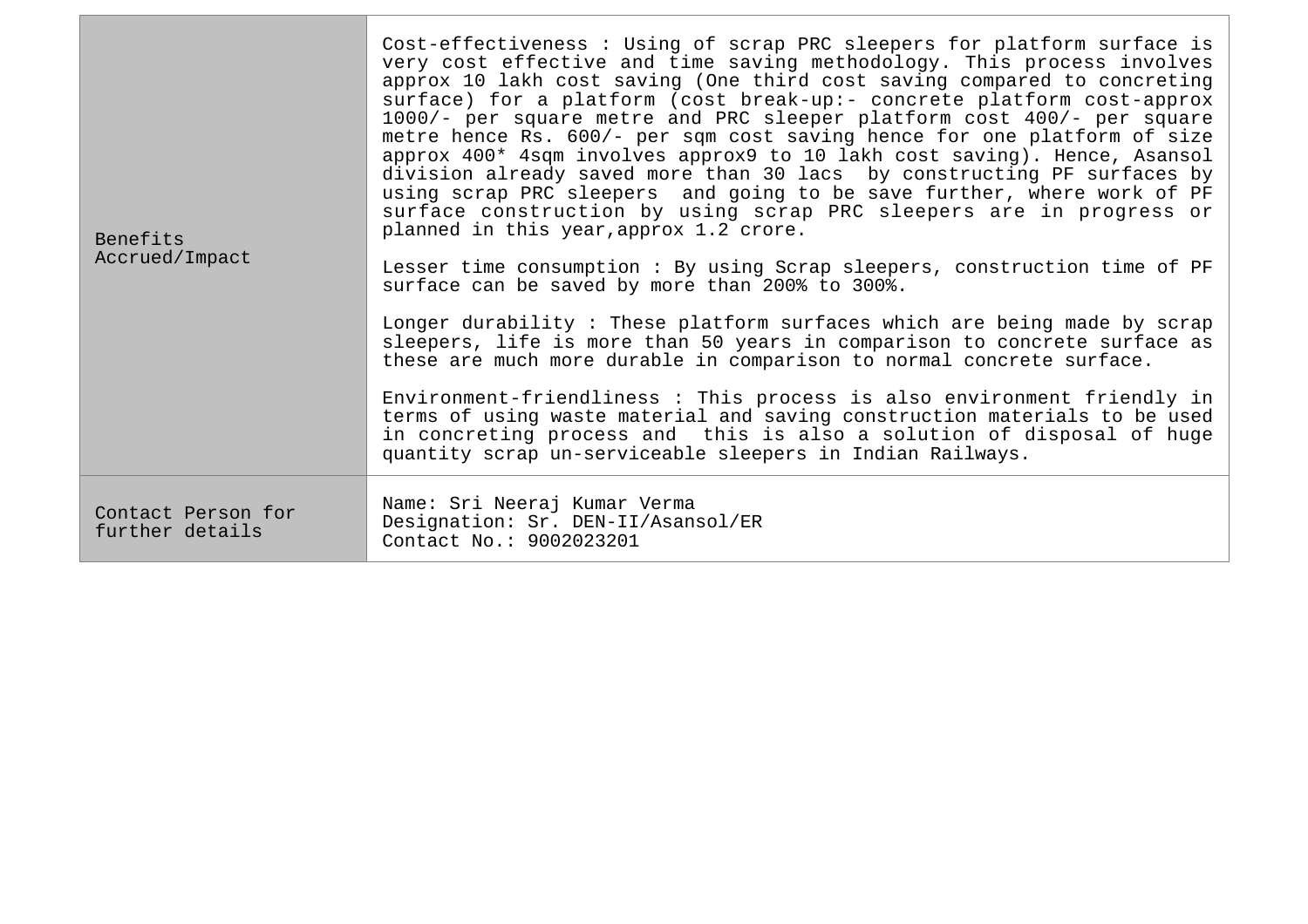|                       | Zone/PU: $ER$          | Division/Unit:<br>ASN |                                                                                                                                                        |
|-----------------------|------------------------|-----------------------|--------------------------------------------------------------------------------------------------------------------------------------------------------|
| Area of Best Practice | Efficiency Improvement | Name of Best Practice | Deplying LiDAR<br>technology to measure<br>OHE parameters at<br>turn-outs/cross-over<br>OHEs without taking<br>any block(neither<br>traffic nor power) |

| Details of Best<br>Practice           | Assessment of OHE parameters at obligatory locations of turn out/cross-<br>over OHE requires double line blocks which entail huge costs (approx. Rs.5<br>lacs per line per hour). Also the current practice results in wastage of<br>manpower. With LiDAR tech based device and corresponding software, the<br>tasks will be accomplished within 10 minutes without requiring any block<br>resulting in min disruption to traffic and associated savings. Also it<br>will result in efficient utilization of manpower. |
|---------------------------------------|------------------------------------------------------------------------------------------------------------------------------------------------------------------------------------------------------------------------------------------------------------------------------------------------------------------------------------------------------------------------------------------------------------------------------------------------------------------------------------------------------------------------|
| Benefits<br>Accrued/Impact            | A tentative savings of at least 77 crores per year considering 70% of<br>total obligatory locations don't require adjustment of parameters post<br>LiDAR based assessment. The savings pertaining to efficiency in manpower<br>is not considered.                                                                                                                                                                                                                                                                      |
| Contact Person for<br>further details | Name: Khursheed Ahmed<br>Designation: Sr.DEE/TRD/Asansol/ER<br>Contact No.: 9002023301                                                                                                                                                                                                                                                                                                                                                                                                                                 |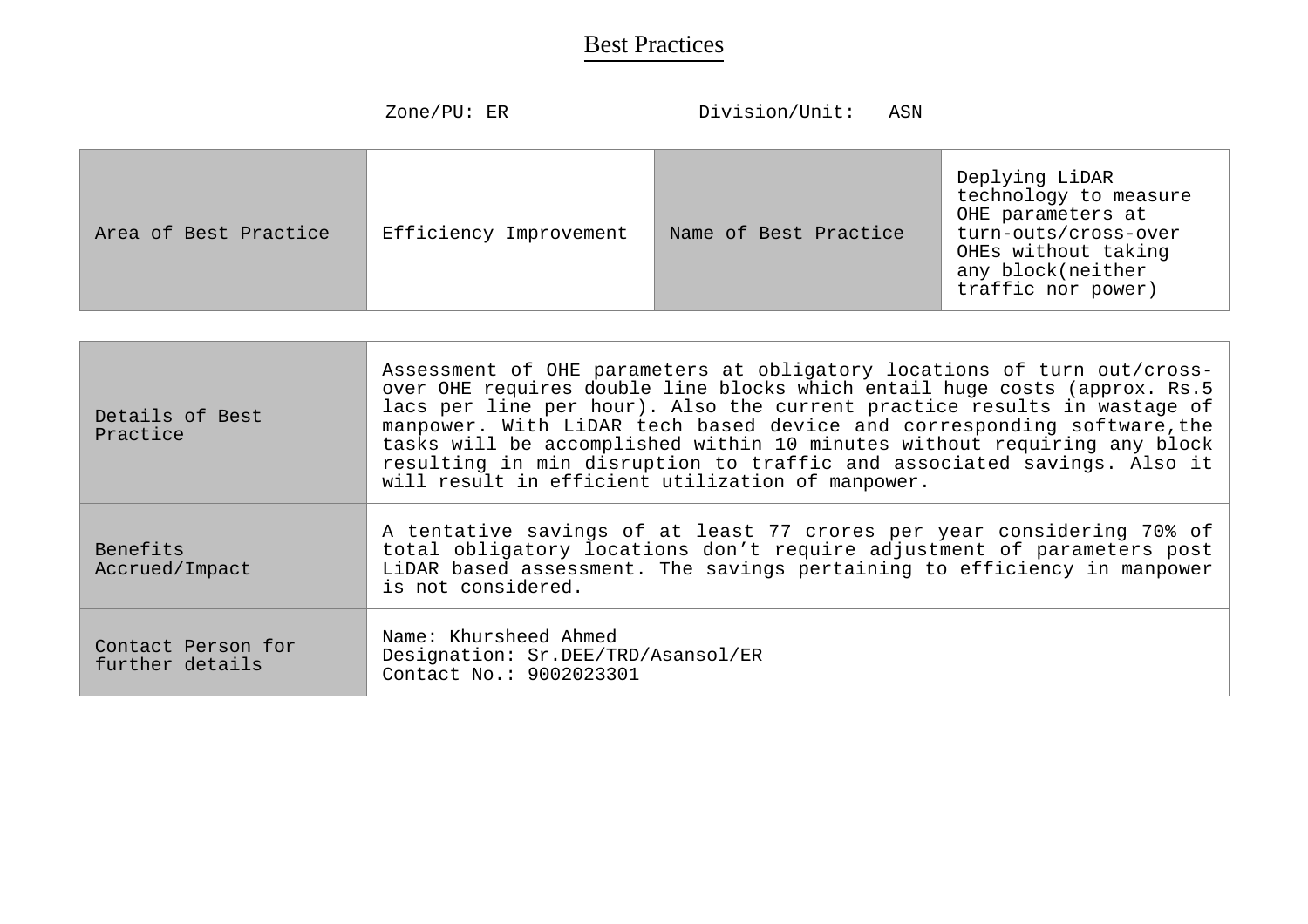| $\text{Zone}/\text{PU}$ : |  |
|---------------------------|--|
|---------------------------|--|

Division/Unit: ASN

| Area of Best Practice | Others | Name of Best Practice | Dynamic Train<br>Escorting of Short<br>distance Train over<br>the Division |
|-----------------------|--------|-----------------------|----------------------------------------------------------------------------|
|-----------------------|--------|-----------------------|----------------------------------------------------------------------------|

| Details of Best<br>Practice           | To minimize the passenger crime over the Asansol Division we have started<br>dynamic train escorting system for escorting of short distance Mail<br>Express Train of the Division. 46 Nos. of Mail Express Trains are being<br>escorted by RPF/ASN on daily basis including 04 Nos. ladies coach by lady<br>RPF Personnel for better safety and security of passengers and their<br>belongings. During 2020, Security Department succeed to apprehend<br>total 07 Nos. of IPC criminals and arrested 659 Nos. of offenders under<br>Railway Act. |
|---------------------------------------|--------------------------------------------------------------------------------------------------------------------------------------------------------------------------------------------------------------------------------------------------------------------------------------------------------------------------------------------------------------------------------------------------------------------------------------------------------------------------------------------------------------------------------------------------|
| <b>Benefits</b><br>Accrued/Impact     | To ensure the safety and security of passengers as well as women<br>passengers, Children and senior citizen and also boost up their confidence<br>for hassle free travelling by the railways.                                                                                                                                                                                                                                                                                                                                                    |
| Contact Person for<br>further details | Name: Sri. Chandra Mohan Mishra<br>Designation: Sr.DSC/Asansol/ER<br>Contact No.: 9002023700                                                                                                                                                                                                                                                                                                                                                                                                                                                     |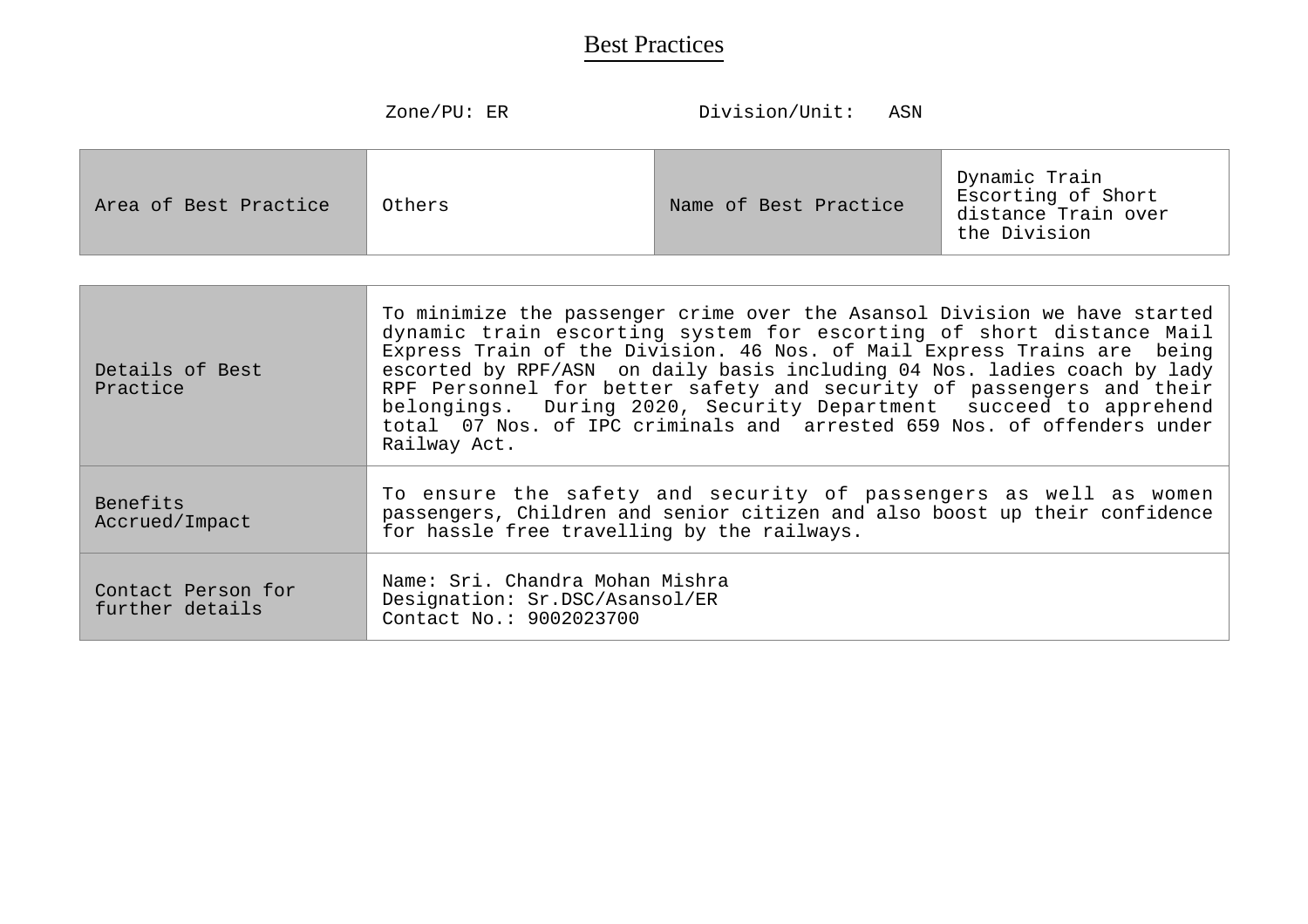|                                       | Zone/PU: ER                                                                                                                                                                       | Division/Unit:<br>ASN |                     |
|---------------------------------------|-----------------------------------------------------------------------------------------------------------------------------------------------------------------------------------|-----------------------|---------------------|
| Area of Best Practice                 | Revenue Generation                                                                                                                                                                | Name of Best Practice | Restaurant on Wheel |
|                                       |                                                                                                                                                                                   |                       |                     |
| Details of Best<br>Practice           | Two over-aged MEMU coaches have been converted into a Tea bar and a multi<br>cuisine restaurant which is first of its kind in Indian Railways at the<br>time of its inauguration. |                       |                     |
| Benefits<br>Accrued/Impact            | License Fee of Rs. 7 Lakhs accrued for one year and a new source of<br>revenue.                                                                                                   |                       |                     |
| Contact Person for<br>further details | Name: Anjan<br>Designation: DCM/Asansol/ER<br>Contact No.: 9002023960                                                                                                             |                       |                     |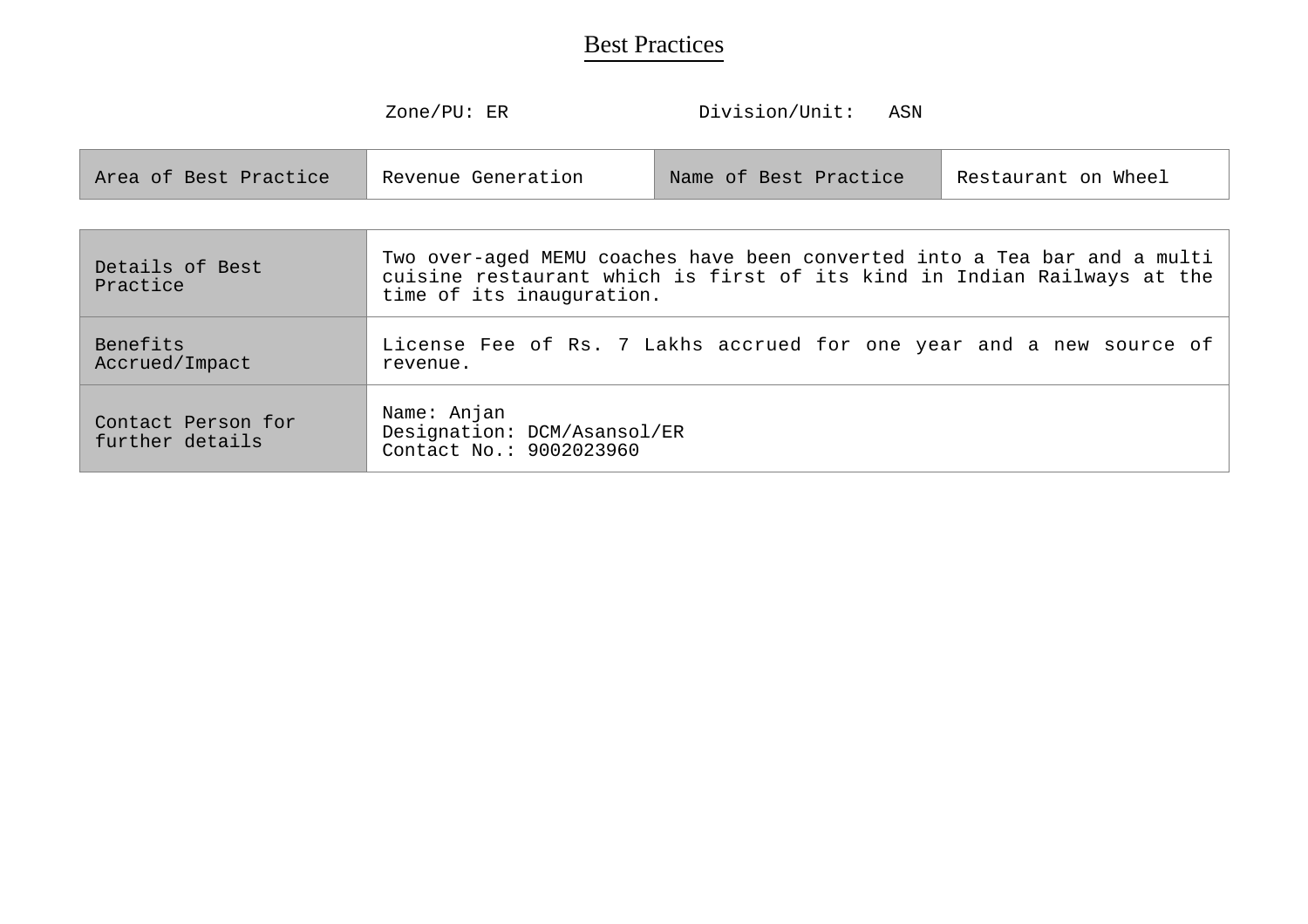| Zone/PU |  |
|---------|--|
|---------|--|

Division/Unit: ASN

| Freight Increase<br>Area of Best Practice | Name of Best Practice | Operation of Hazratpur<br>Siding |
|-------------------------------------------|-----------------------|----------------------------------|
|-------------------------------------------|-----------------------|----------------------------------|

| Details of Best<br>Practice           | .Started operation from September, 20 after almost of 10 years of<br>inaction. Coal from Gangaram Chawk and Barjore patches is being loaded by<br>WBPDCL through this goods shed. A total of 205 rakes of coal have been<br>loaded from this goods shed so far. Presently, 3 - 4 rakes of coal are<br>being loaded from this point. |
|---------------------------------------|-------------------------------------------------------------------------------------------------------------------------------------------------------------------------------------------------------------------------------------------------------------------------------------------------------------------------------------|
| Benefits<br>Accrued/Impact            | This Goods Shed will boost up Divisional Goods Earning even further.                                                                                                                                                                                                                                                                |
| Contact Person for<br>further details | Name: Santanu Chakraborty<br>Designation: Sr.DOM/Asansol/ER<br>Contact No.: 9002023900                                                                                                                                                                                                                                              |